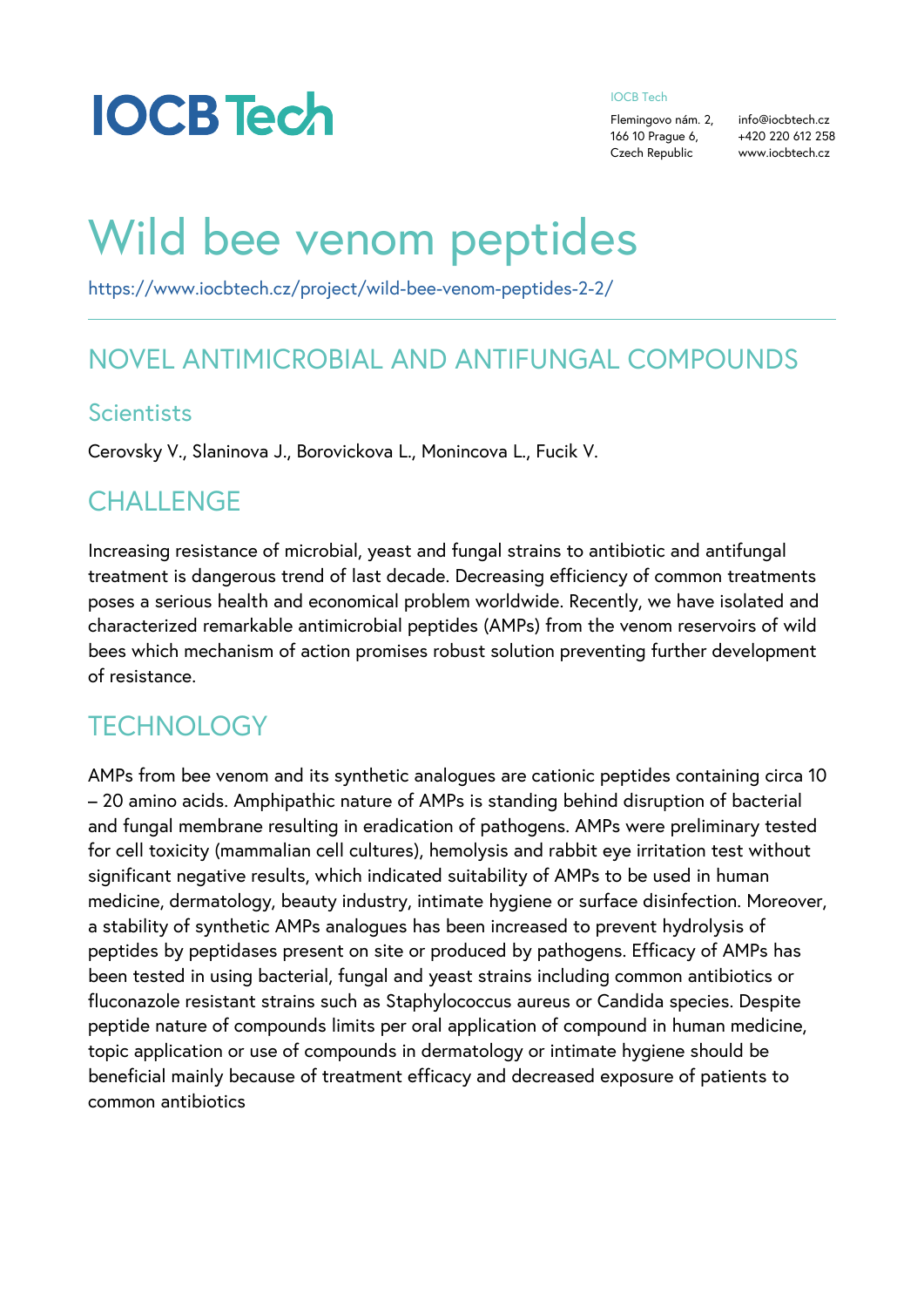# RESULT PREVIEW

|         | Antimicrobial activity MIC (µM) | Hemolytic |      |      |      |      |                           |
|---------|---------------------------------|-----------|------|------|------|------|---------------------------|
| Peptide | M.I.                            | B.s.      | S.a. | E.c. | P.a. | C.a. | activity<br>$LCSO(\mu M)$ |
| A       |                                 |           | 8    |      | 10   | 10   | >200                      |
| в       |                                 | 1.1       | 80   | 20   | >100 | >100 | >100                      |
| C       | 1.1                             | 1.3       | 65   | 5.5  | 80   | >100 | >100                      |
| D       |                                 | 1.1       | 93   | 7.8  | 93   | >100 | >100                      |

M.I. Micrococcus luteus, B.s. Bacillus subtilis, S.a. Staphylococcus aureus, E.c. Escherichia coli, P.a. Pseudomonas aeruginosa, C.a. Candida albicans

|                      |                |            | MIC, LL-III/12 [µM] |             | MIC, LL-III/A [µM] |            |                |             |
|----------------------|----------------|------------|---------------------|-------------|--------------------|------------|----------------|-------------|
|                      | $\overline{A}$ | <b>10A</b> | 100A                | 1000A       | A                  | <b>10A</b> | 100A           | 1000A       |
| Candida albicans     | 5              | 5          | $7.5 \pm 2.5$       | $32 \pm 20$ | $4.5 \pm 0.5$      | 6 ± 1      | $9 \pm 4$      | $28 \pm 22$ |
| Candida glabrata     | $15 \pm 5$     | 10         | 10                  | $30 \pm 10$ | $15 \pm 4$         | $15 \pm 4$ | 15             | $30 \pm 8$  |
| Candida krusei       | $11 \pm 2$     | 10         | 10                  | $47 \pm 25$ | $15 \pm 8$         | $15 \pm 4$ | $22.5 \pm 7.5$ | $47 \pm 25$ |
| Candida parapsilosis | $9 \pm 6$      | $15 \pm 5$ | 20                  | $53 \pm 34$ | $14 \pm 11$        | $25 \pm 5$ | $45 \pm 15$    | $68 \pm 23$ |
| Candida tropicalis   | $7.5 \pm 2.5$  | 5          | 5                   | $36 \pm 20$ | $7 \pm 2$          | 6±1        | $9 \pm 1$      | $26 \pm 14$ |

Antimicrobial activity represented by Minimum inhibitory concentration (MIC) has been studied for AMPs using various species of bacteria or yeast and compared with hemolytic activity of peptides. Several candidate AMPs were identified as compounds effective against broad range of pathogens while hemolytic activity has not been observed (see peptide A; Table 1). MIC values of peptides LL-III/2 and LL-III/A for different Candida species and for different number of cells in suspensions (A = circa 0.5-2.5×104 cells per mL) were measured. Peptides were found to be effective antifungal agent even for fluconazole resistant Candida strains (Table 2).

# COMMERCIAL OPPORTUNITY

The project is offered for co-development and licensing.

# DEVELOPMENT STATUS

Efficacy of various AMPs has been confirmed using various bacterial, fungal and yeast strains in vitro. Simultaneously, AMPs were tested for mammalian cell toxicity and hemolysis. Pilot experiments showed very low irritation using rabbit eye test. Testing of novel peptides and their analogues is under way aiming optimization of efficacy and stability. Tests of skin or mucous membranes irritation are planned.

# PATENT SITUATION

AMPs from wild bee venom are protected by European patents EP 2265631 and EP 2396020. Newly isolated peptides and most promising synthetic analogues will be patented during spring 2014. This is opportunity for future industry partner to select areas